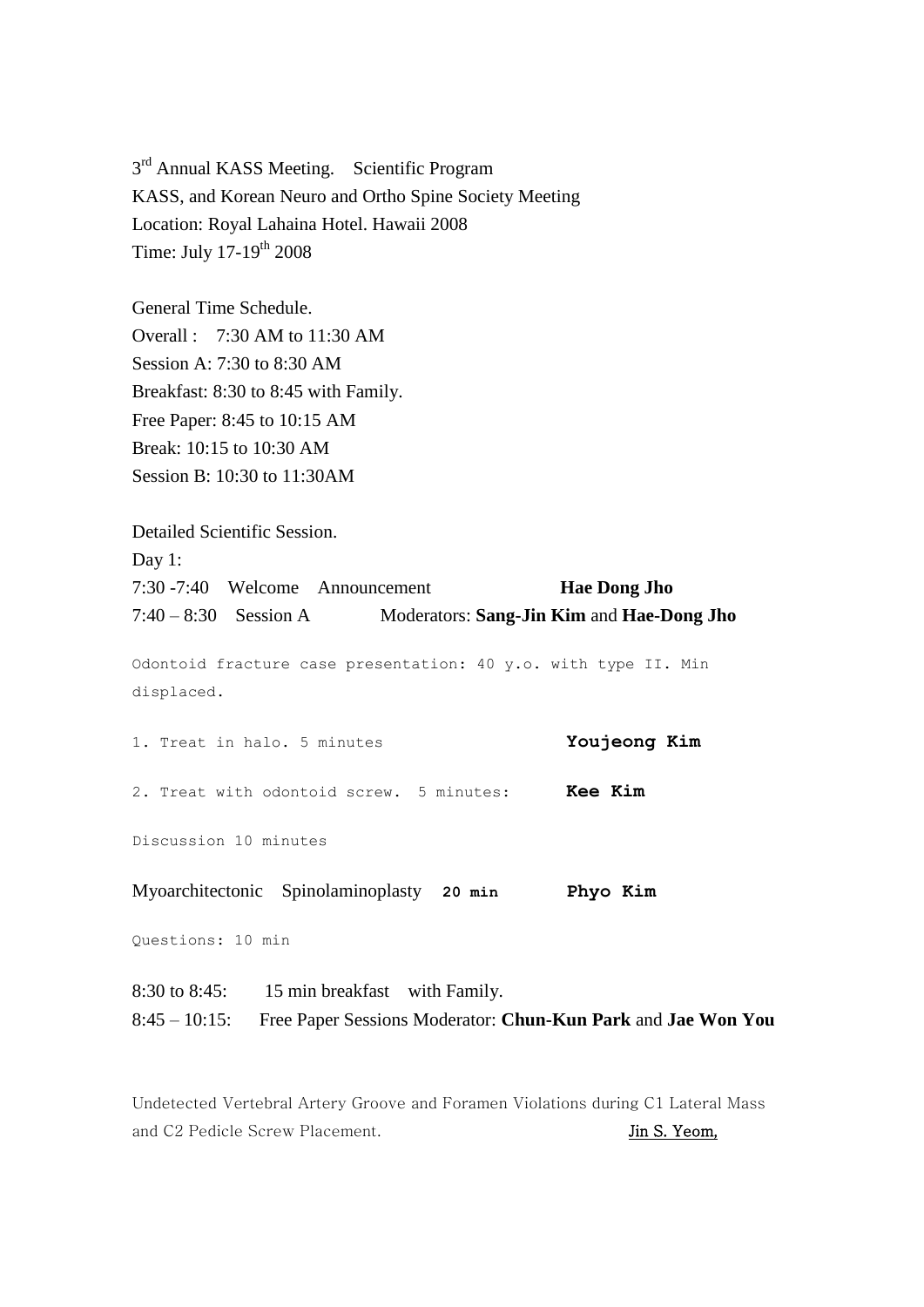| Endoscopic Endonasal Resection of the Odontoid Process via One Nostril                                                                               |                   |
|------------------------------------------------------------------------------------------------------------------------------------------------------|-------------------|
|                                                                                                                                                      | Ho-Gyun Ha        |
| Anterior Cervical Foraminotomy for Cervical Radiculopathy: Transuncal Approach<br>versus Upper Vertebral Transvertebral Approach; 5 years Follow-Up  |                   |
|                                                                                                                                                      | Woo-Kyung Kim     |
| Maintaining sagittal alignment of the functional spinal unit and overall sagittal balance of<br>the cervical spine with a Bryan cervical prosthesis. | Seok Woo Kim,     |
| The change of sagittal balance in whole spine after cervical disc prosthesis                                                                         |                   |
|                                                                                                                                                      | Chun-Kee Chung    |
| Technical modifications of open-door laminoplasty can reduce the development of<br>postoperative transient C5 palsy.                                 | Youn-Kwan Park    |
| Strategies for Management for Vascular Injury During Spinal Surgery. Hak-Sun Kim                                                                     |                   |
| Automated pressure-controlled discography.                                                                                                           | Dong-Ah Shin      |
|                                                                                                                                                      |                   |
| Endoscopic Transforaminal Suprapedicular Approach in High Grade Inferior Migrated<br>Lumbar Disc.                                                    | <b>Hoon Joy</b>   |
| Contralateral Direct Fragmentectomy via an Extreme Transforaminal Full-endoscopic<br>Access for Far-inferiorly Disc Herniations.                     | Kyeong-Seong Yeom |
| Transdural approach for upper lumbar disc herniation.                                                                                                | Jung-Kil Lee      |
| Spine surgery in North Korea                                                                                                                         | <b>Kee Park</b>   |
| <b>Coffee Break</b><br>$10:15 - 10:30$                                                                                                               |                   |
| $10:30 - 11:30$ Session B<br>Moderator: Kee-Yong Ha and Won-Han Shin                                                                                 |                   |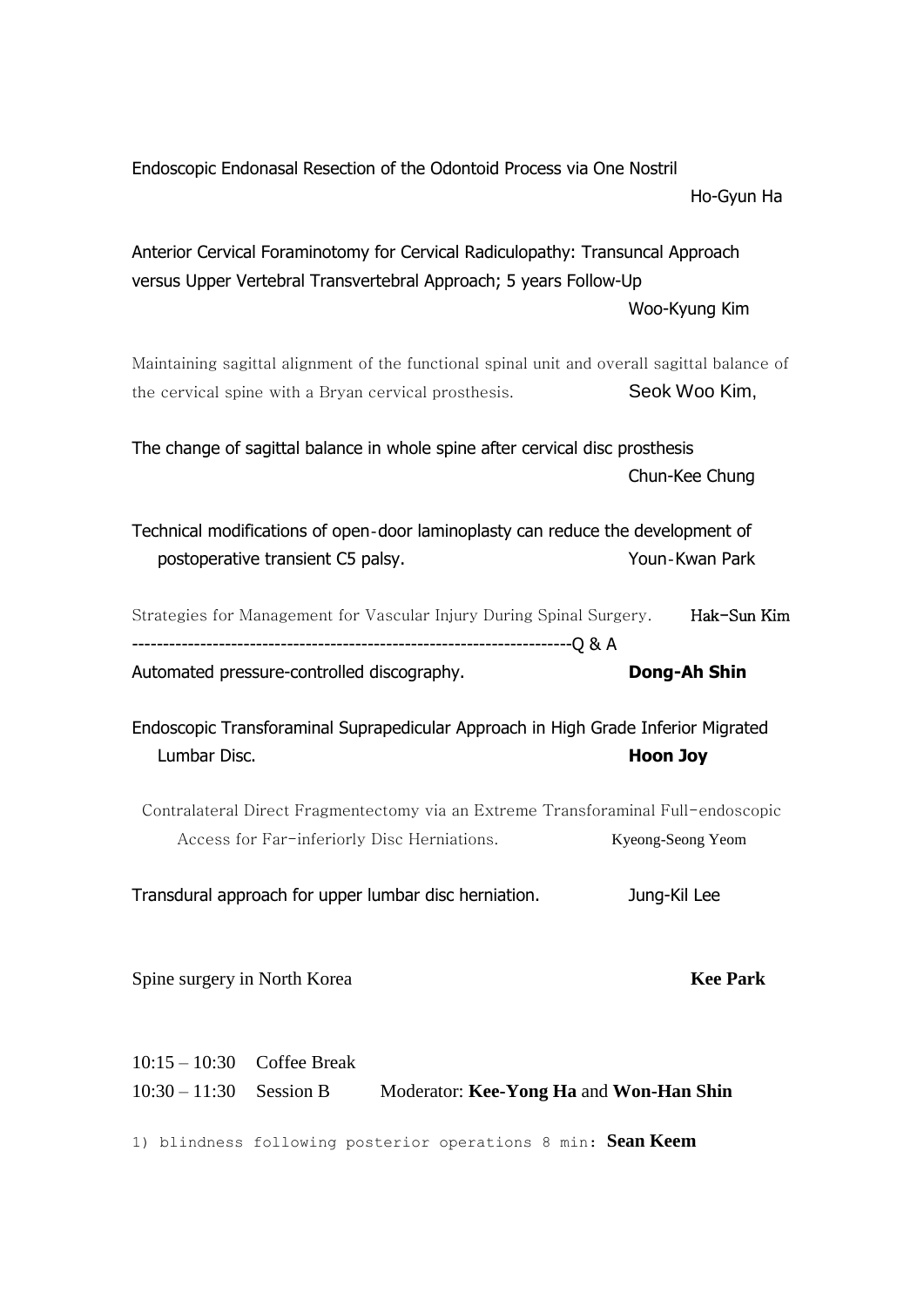2) C5 palsies 8 min **Gerard Jeong** 3) Vertebral artery injuries 8 min **Brian Kwon (Boston)** 4) complications of artificial disc replacement 8 min: **Peter Whang** 5) Horner's syndrome 8 min: **Sunny Kim (surgeon)** Discussion 20 min 11:30 AM - End

Day 2

7:30 – 8:30 Session A Moderator **Byung-Joon Shin** and **Jon Park** 35 y.o with L5-S1 Degenerative DD with severe LBP who failed 2 years of conservative Therapy. 5 min each 1. . More conservative treatment **Michael Lim**

| 2. ALIF only                            | David Kim        |
|-----------------------------------------|------------------|
| 3. Trans 1.                             | <b>James Mok</b> |
| 4. PLIF minimally invasive              | <b>Kevin Yoo</b> |
| 5. Arthroplasty                         | <b>Hyun Bae</b>  |
| 6 Intra Discal Injection with Biologics | <b>Howard An</b> |
| Discussion and Audience Vote:           |                  |

8:30-8:45 AM Breakfast with Family

8:45 – 10:15: Free Paper Sessions Moderator: **Howard An** and **Whan Eoh**

A Porcine Intervertebral Disc Degeneration Model Induced by Annular Injury: Characterization with MRI and Histopathologic Findings. **Seung-Hwan Yoon**

Intervertebral Discs Regeneration of Adipose Tissue-Derived Stromal Cell Implantation into the Rat Coccygeal Degeneration Model. **Je-Hoon Jeong**

Notochordal Cells Stimulate Migration of Cartilage Endplate Chondrocytes

of the Intervertebral Disc in In Vitro Cell Migration Assays. Ki-Won Kim

------------------------------------------------------------------------Q & A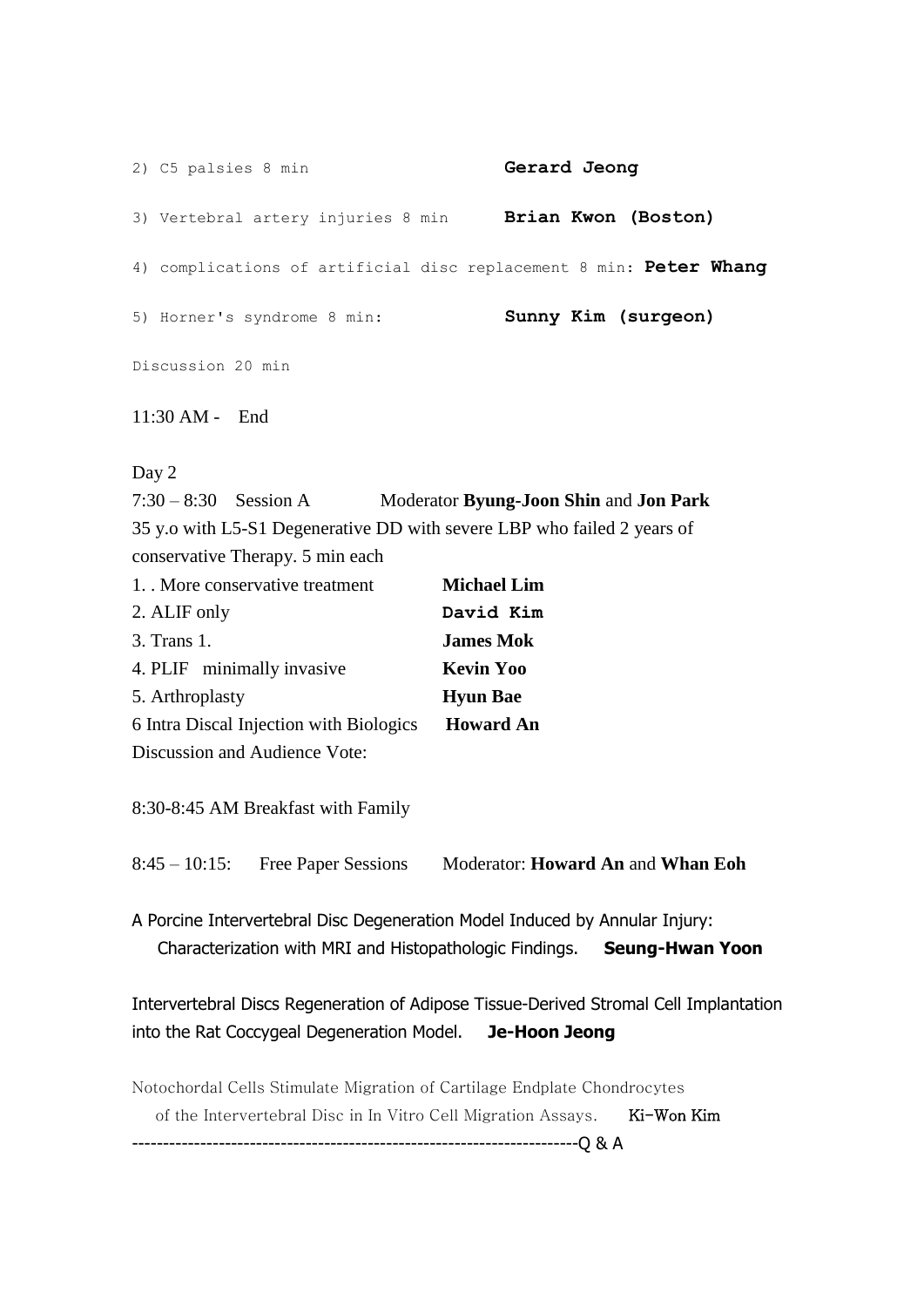Correlation of the Degree of Listhesis and L4-L5 Facet Fluid Detected on Magnetic Resonance Imaging(MRI) in Degenerative Spondylolisthesis. **Bo-Young Cho**

Degenerative Findings of 3-Tesla Magnetic Resonance Imaging of Lumbar Spine within Asymptomatic Volunteers in Korean. **Tae-Hoon Lee**

Degenerative Spondylosthesis In the General Population. **Jung Yoo**

Management of lumbar stenosis with and without spondylolithesis at Group Health **Kyle Kim** Decompression for lumbar spinal stenosis and degenerative Spondylolisthesis using spinous

process osteotomy technique. Hwan-Mo Lee

Radiological and clinical results of Pedicle Screw Instrumentation with Posterolateral fusion in lumbar spine  $- A 5$ - to 20-year follow-up - Chang-Nam Kang

Minimum ten year follow-up study after pedicle screw fixation and fusion for degenerative lumbar diseases. The second state of the Byung-Joon Shin

Posterior Lumbar Interbody Fusion using Morselized Allograft mixed with Autologous Bone Marrow and Impaction Grafting Technique **Yong soo Choi**,

Radiographic changes of adjacent upper segment performed short segmental lumbosacral fusion -Does total laminectomy influence adjacent upper segmental instability?- Dae-Woo Hwang

The role of unilateral hemilaminectomy for removal of tumors in the spinal canal **Soo-Bin Im**

Clinical experience of total en-block spondylectomy for thoracolumbar vertebral body tumors (17 consecutive cases: pitfalls for preventing neurological deficits)

**Keung-Nyun Kim**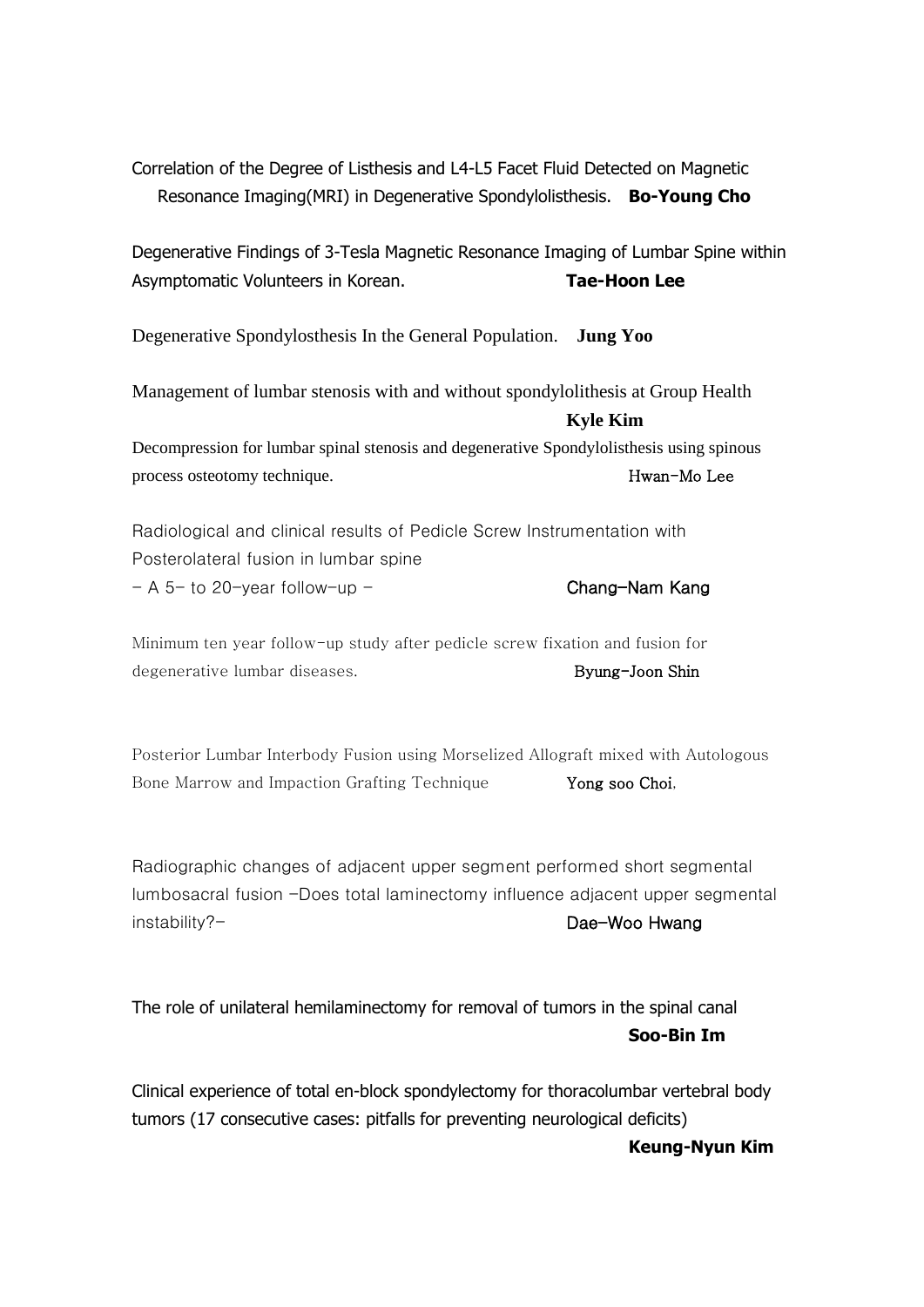10:15 – 10:30 Coffee Break

## 10:30 – 11:30 Session B Moderator **Hyung-Chun Park** and **Hyun Bae**

1. 65 y.o. Grade I L3-4 Spondylolisthesis with Intermittent claudication. 5 min each. `

| 1. Minimally Invasive decompression Only.                         | <b>Daniel Lee</b> |
|-------------------------------------------------------------------|-------------------|
| 2. Posterior Fusion only.                                         | <b>Jeff Roh</b>   |
| 3. Extreme lateral interbody fusion w/wo posterior inst. Tim Yoon |                   |
| 4. X-stop or other interspinous decompressive device Edward Chung |                   |
| Discussion and Vote                                               |                   |

2. 60 y.o Metastatic Spine disease from breast CA with 2 consecutive levels of tumor of which one level is collapsed. +Severe Back pain but no myelopathy. Life expectancy is 8 months.

1. Vertebro/kyphoplasty and XRT **Rex Marco** 2. Stereotactic Radiosurgery **Stephen Ryu** 3. Open decompression and circumferential stabilization **Brian Kwon (Vancouver)** Discussion and Vote

11:30 AM - End

## Day 3:

7:30 – 8:30 Session A Moderators: **Kit Song and Geum-Sung Song** Surgcal correction of spinal sagittal deformity: 10 min each 1. Special consideration in corrction of ankylosing spondylitis. Ki-Tack Kim 2. When & How do we surgery in dynamic saggittal imbalance(lumbar degenerative kyphosis) ? Whoan Jeang Kim

Severe angular kyphosis (post-tbc)with inpending paraplegia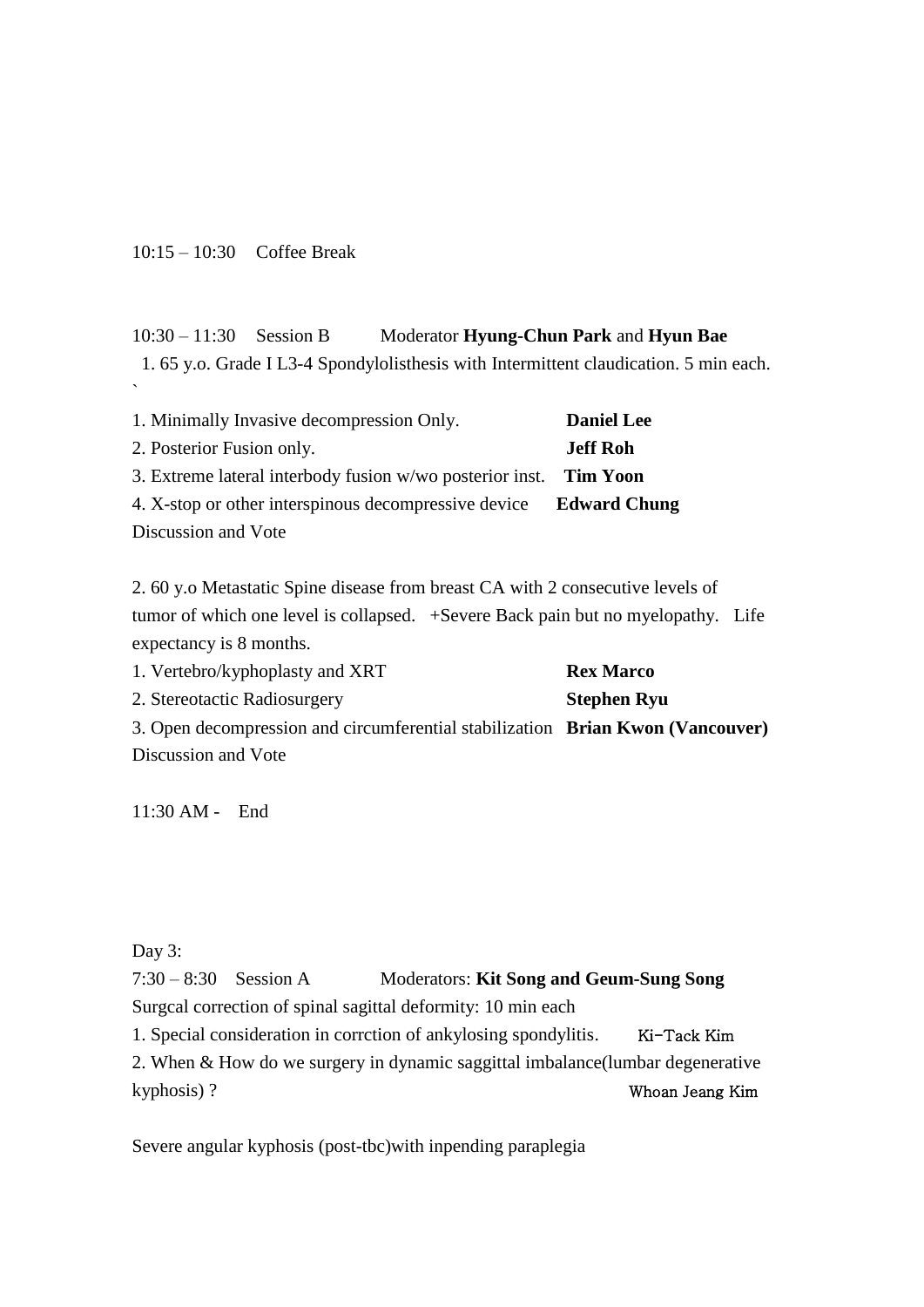| 3. Conservative Tx only                                                                        | Kee-Yong Ha          |
|------------------------------------------------------------------------------------------------|----------------------|
| 4. Decompression only                                                                          | Choon Ki Lee         |
| 5. Decompression & correction                                                                  | Eung Ha Kim          |
| 8:30-8:45 Breakfast with Family                                                                |                      |
| 8:45 – 10:15: Free Paper Sessions Moderators Casey Lee and Choon-Ki Lee                        |                      |
| Use of the VEPTR as a growing rod - spine to spine construct, early                            |                      |
| experience.                                                                                    | <b>Kit Song</b>      |
| Posterior Multilevel Vertebral Osteotomy for Correction of Severe and Rigid                    |                      |
| Neuromuscular Scoliosis -A Preliminary Study.                                                  | Seung Woo Suh,       |
| Posterior Surgery of Neurologically Compromised Osteoporotic Kyphosis                          |                      |
| -Posterolateral Decompression and Stabilization using Titanium Mesh-                           | Jung-Hee Lee,        |
| Intramedullary injection of neural stem cells improves survival and neurologic function in the |                      |
| SOD1 model of ALS                                                                              | John Yu              |
| Cerebrospinal Fluid Drainage and Pressure Monitoring After Acute Human Spinal                  |                      |
| Cord Injury                                                                                    | <b>Brian Kwon</b>    |
| Pregabalin as a Neuroprotector after Spinal Cord Injury in Rats                                | <b>Yong-Hoon Kim</b> |
| The Impact of Methylprednisolone and Sodium Channel Blocker on Axonal Growth after             |                      |
| Acute Spinal Cord Injury in Rats.                                                              | Jun Young, Yang      |
|                                                                                                |                      |
|                                                                                                |                      |

## One year follow-up clinical results of Physio-L lumbar disc replacement. **Casey Lee**

The Significance of Angular Mismatching between Vertebral Endplate and Prosthesis Endplate in L-TDR Chong-Suh Lee